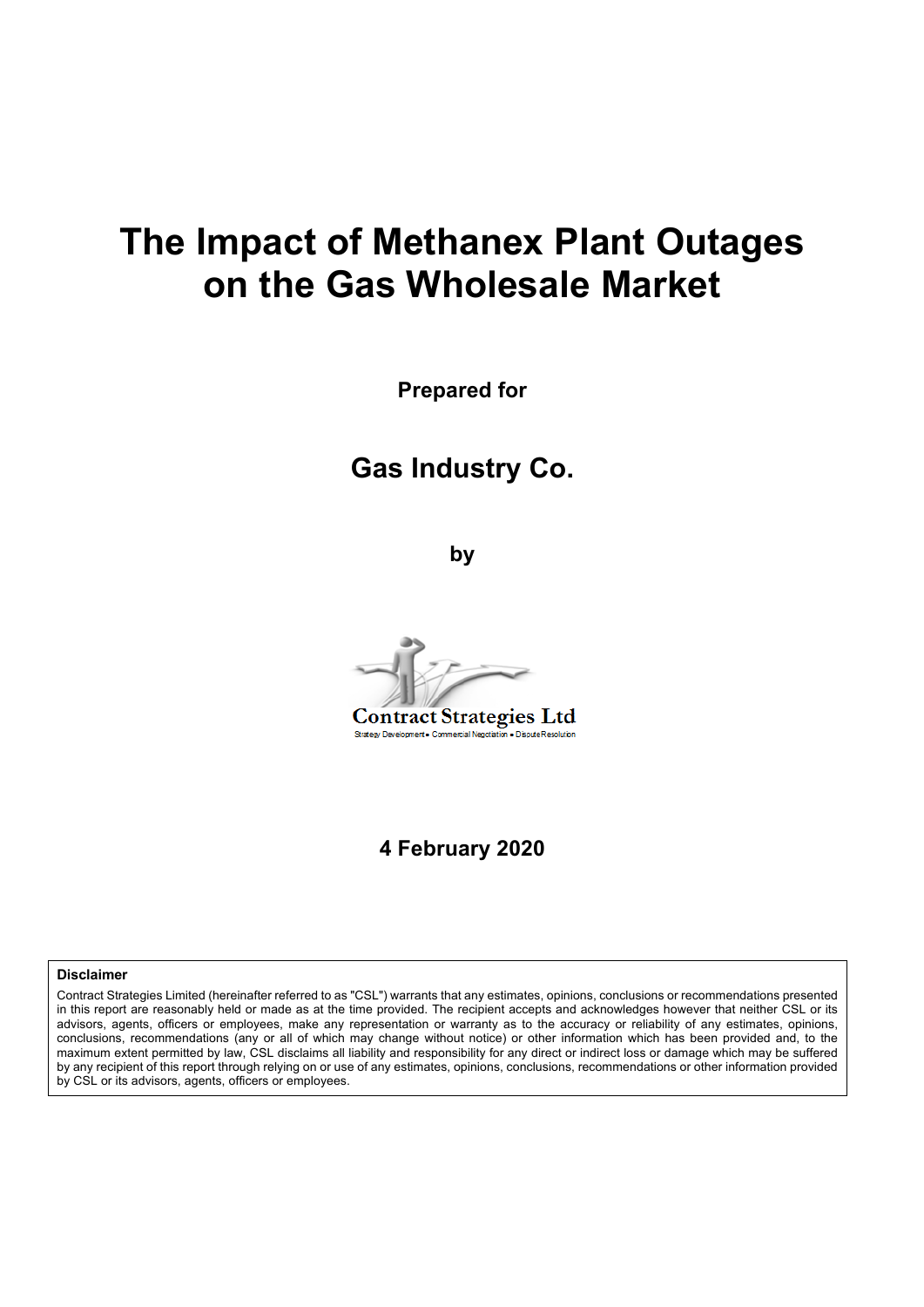## *1 Executive Summary*

In August 2018, Gas Industry Co (**"GIC"**) established a workstream to progress issues concerning information transparency and asymmetry in the gas sector, the purpose of which was to gain a broad understanding of possible information issues in the wholesale gas sector and consider whether current market arrangements related to information disclosure are sufficient or whether further arrangements are required. This work resulted in the release of the March 2019 consultation paper, *"Options for Information Disclosure in the Wholesale Gas Sector"*<sup>1</sup> (**"Options Paper"**).

Gas sector stakeholders were invited to comment on the Options Paper findings, and information disclosure in the wholesale gas market in general. Submissions and cross-submissions were received from 22 parties spanning the various parts of the gas industry as well as the wider energy sector. A summary of the issues raised during the consultation process can be found in the paper released in August 2019, *"Analysis of Submissions on Options for Information Disclosure"*<sup>2</sup> .

One information element submitted as currently not disclosed but maybe having a significant impact on the wholesale gas trading market was major gas user plant outage (planned and unplanned) information, and in particular, whether the lack of plant outage information in respect to Methanex, as New Zealand's largest gas consumer, affects the efficient and effective operation of the emsTradepoint market (and the gas wholesale market more broadly). The primary concern raised in submissions is in respect to the potential impact a sudden influx of additional gas becoming available on the wholesale gas market as a result of a major user plant outage could have on the market operation – and in particular, wholesale gas prices.

Submissions were mixed on the potential significance a Methanex plant outage may have on the wholesale gas market and therefore, whether Methanex plant outage (planned and unplanned) information should be subject to an information disclosure regime.

Methanex submits that an outage does not materially affect either the available volume of gas or the gas price on the wholesale gas market, but that disclosure of its plant outage information is likely to have a negative commercial impact on Methanex Corporation's international competitiveness.

Gas Industry Co has sought an independent view of the issues associated with the disclosure of Methanex's planned and unplanned plant outages.

This paper assesses the information disclosure issues raised in the Options Paper and submissions in respect to the impact a Methanex planned or unplanned plant outage is likely to have on the wholesale gas market and estimates the potential commercial impact, at a qualitative level, that plant outage information disclosure may have on Methanex Corporation and concludes:

- *1) To date, a Methanex plant outage (planned or unplanned) has not resulted in:*
	- *a) a material amount of additional gas becoming available on the wholesale gas market;*
	- *b) a material change in the gas price on the wholesale gas trading market; or*
	- *c) a material impact on the efficient and effective operation of the emsTradepoint gas market;*
- *2) Disclosure of plant outage information (planned or unplanned) may have a negative commercial impact on Methanex Corporation, particularly in respect to:* 
	- *a) potentially increasing the cost to Methanex Corporation to purchase methanol on the international methanol market in order to continue supplying its customers during the outage;*

<sup>1</sup> *"Options for Information Disclosure in the Wholesale Gas Sector"* , https://www.gasindustry.co.nz/dmsdocument/6480.

<sup>2</sup> *"Analysis of Submissions on Options for Information Disclosure"*, https://www.gasindustry.co.nz/dmsdocument/6589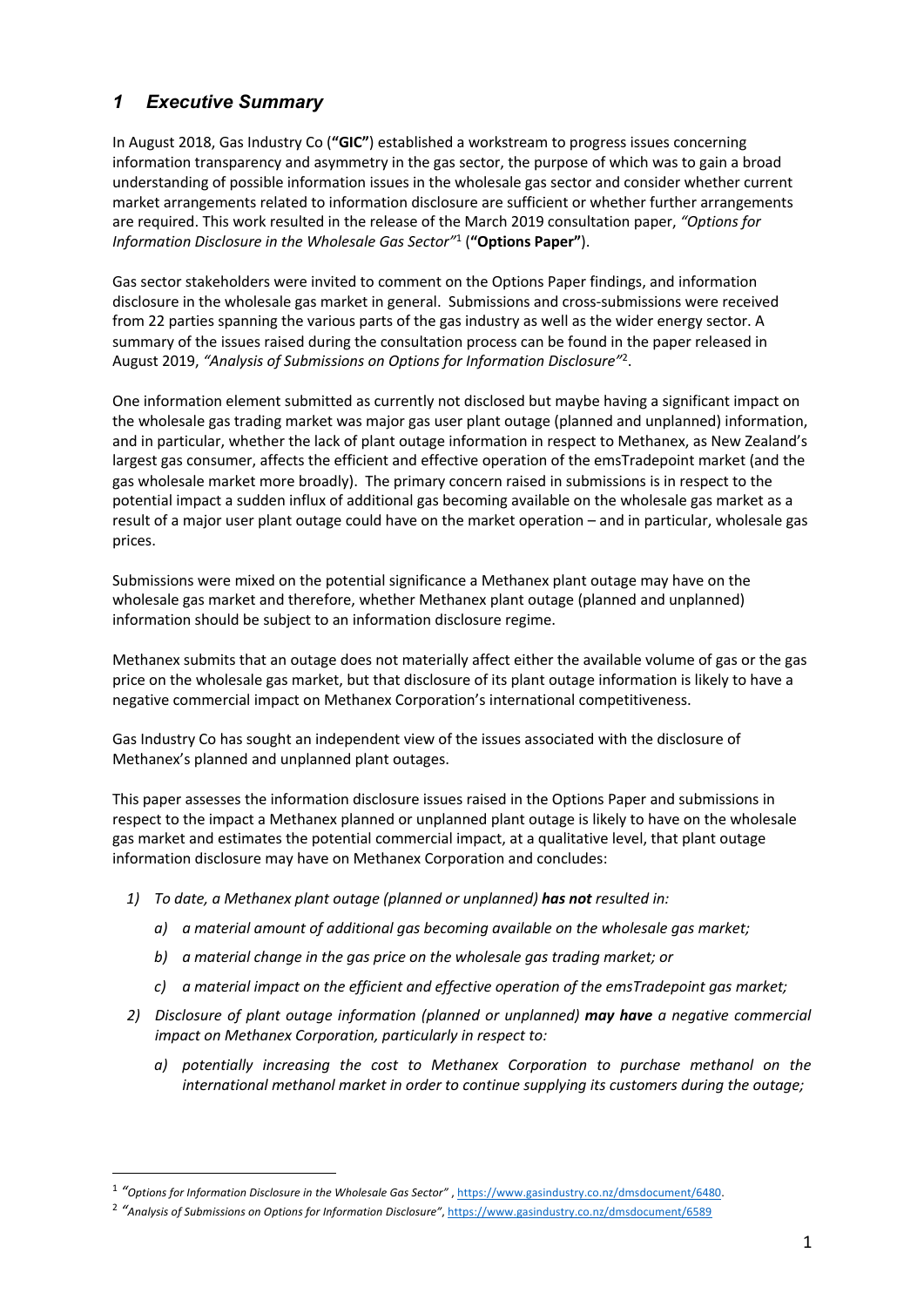*b) creating asymmetrical information on the international methanol market to the detriment of Methanex Corporation's international competitiveness given the opaqueness of the methanol market globally;* 

*although, Methanex Corporation may be able to mitigate many of the potential negative commercial impacts in respect to a planned plant outage disclosure provided sufficient allowance is provided in respect to when the outage information must be disclosed;*

- *3) Methanex has made small volumes of gas available on the emsTradepoint market on a small number of occasions in 2018 and 2019 (but nil gas in 2017). Analysis indicates that the majority of sales occurred during periods when Methanex plants were operating under normal production conditions, not during periods of plant outages. Information for production decisions is not being considered for disclosure;*
- *4) Gas producers appear to have made small additional gas volumes available on the emsTradepoint market in response to the Methanex unplanned plant outage in 2017. However, to date, any additional gas made available on the emsTradepoint market during a major gas user plant outage (Methanex or others) has had little corresponding impact on the wholesale gas prices offered. A more significant impact on the wholesale gas market volumes and prices has been seen as a result of gas production plant outages (particularly the Pohokura gas field outages); and*
- *5) There is no evidence that disclosure of Methanex NZ plant outage (planned or unplanned) information will address any information asymmetry concerns in respect to the gas wholesale market operation.*

To address the concerns raised in submissions in respect to information asymmetry and to seek to mitigate the potential impact that may result from a material volume of gas being suddenly made available on the emsTradepoint wholesale gas market (irrespective of the reason or cause for the gas release), **it is recommended**:

• *GIC consider putting in place an information disclosure regime requiring a party (producer or gas user) intending to make a material volume of gas available on the emsTradepoint wholesale gas market to publicly disclose, prior to the gas being made available on the market (but with sufficient contingency provided for an emergency gas release), the expected daily and total volumes of gas to be released onto the market and the timing of each intended gas release.*

## *2 Purpose*

The purpose of this paper is to provide an independent perspective on the issues around disclosure of Methanex plant outage (planned and unplanned) information, and in particular:

- whether a Methanex plant outage significantly affects volumes and prices available on the wholesale gas market; and
- whether disclosure of outage information (particularly planned outages) would affect Methanex commercially.

## *3 Background*

In August 2018, Gas Industry Co (**"GIC"**) established a workstream to progress issues concerning information transparency and asymmetry in the gas sector, the purpose of which was to gain a broad understanding of possible information issues in the wholesale gas sector and consider whether current market arrangements related to information disclosure are sufficient or whether further arrangements are required. This work resulted in the *"Options for Information Disclosure in the Wholesale Gas Sector"* consultation paper3 (**"Options Paper"**) being released in March 2019.

<sup>3</sup> *"Options for Information Disclosure in the Wholesale Gas Sector"* , https://www.gasindustry.co.nz/dmsdocument/6480.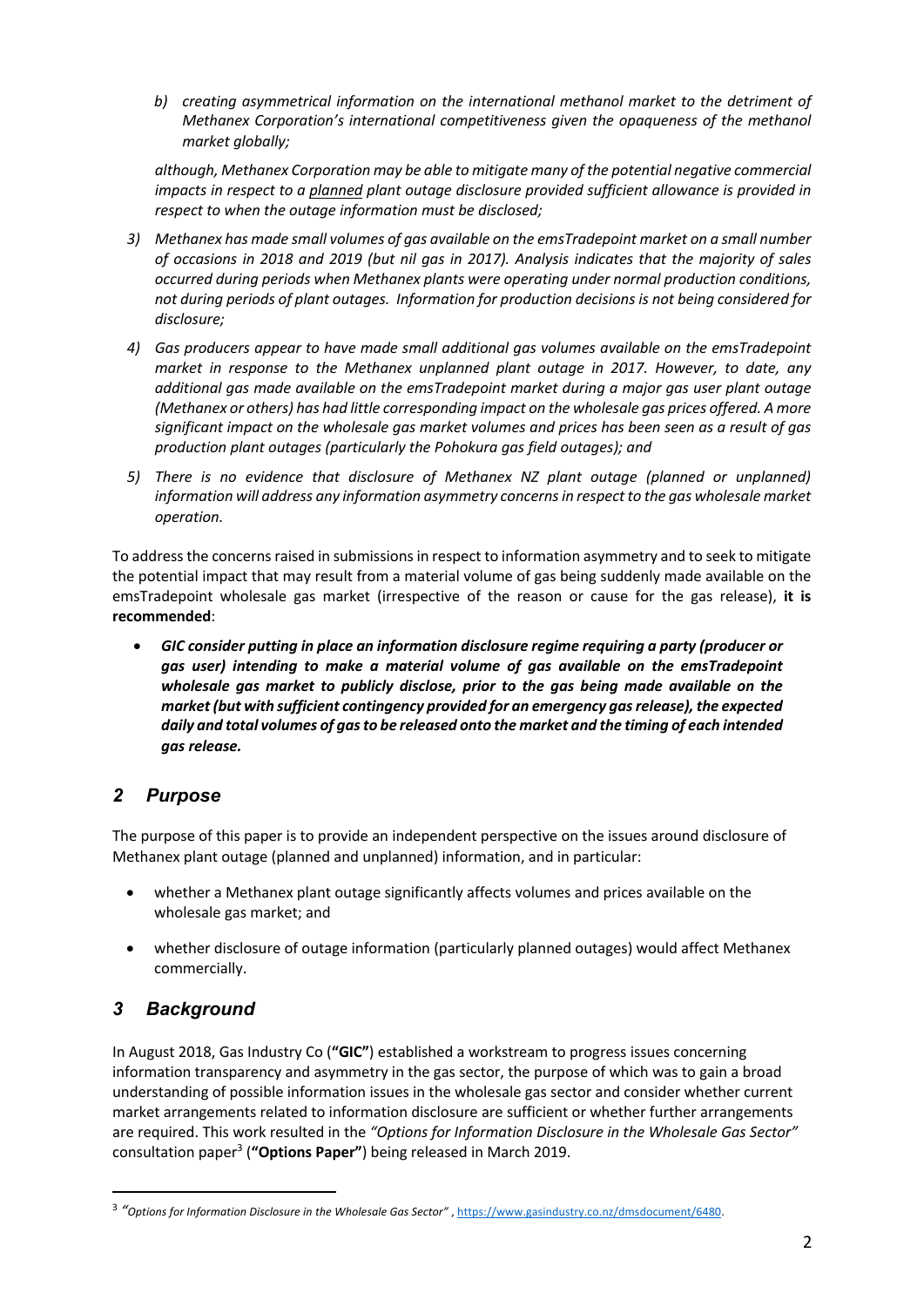One of the information elements identified as having possible transparency and asymmetry issues is in respect to major gas user facility outage information (for both planned and unplanned outages).

The Options Paper noted that the actions of all participants affect a market, whether they are producers or consumers. The concentrated nature of gas demand in New Zealand means that an outage in any major gas user facility could potentially have a significant effect on the volumes of gas available on the broader wholesale market and/or the volumes and prices traded by brokers or through emsTradepoint.

Gas sector stakeholders were invited to comment on the Options Paper findings, and information disclosure in the wholesale gas market in general. Submissions and cross-submissions were received from 22 parties spanning the various parts of the gas industry as well as the wider energy sector. A summary of the issues raised during the consultation process can be found in the paper *"Analysis of Submissions on Options for Information Disclosure"*<sup>4</sup> released in August 2019.

Submissions were mixed on what impact a major user plant outage (planned and unplanned) may have on the wholesale gas market and whether outage information should be disclosed. Some parties submitted that all major user outages should be disclosed. Some of these submitted that Methanex's plant outages, given Methanex's position as New Zealand's largest gas consumer, in particular needed to be disclosed. Other parties submitted that major gas user plant outages (including those of Methanex) have little, if any, impact on either the volume of gas or the gas price available on the wholesale gas market or the operational effectiveness of emsTradepoint and therefore disclosure of major user plant outage information is unnecessary.

Methanex submitted that, given the absence of similar regulations internationally and the opacity of the methanol market generally, disclosure of its NZ plant outage information would enable its competitors to use the disclosure information to gain competitive advantage and possibly compromise Methanex's international competitiveness. In particular, Methanex submitted that access to its outage information would enable its competitors to increase the cost to Methanex of purchasing methanol on the methanol international spot market to ensure Methanex can continue to supply its customers in response to the outage and provide its competitors with commercial information with which to target Methanex customers.

This paper assesses the information disclosure issues identified in the Options Paper and submissions in respect to Methanex site outages and estimates the costs, at a qualitative level, associated with Methanex providing this information.

## *4 Methanex<sup>5</sup>*

## 4.1 Methanex Corporation<sup>6</sup>

Methanex Corporation is a Canadian domiciled corporation, headquartered in Vancouver, BC. Methanex Corporation operates production sites located in New Zealand, Canada, Chile, Egypt, Trinidad and Tobago and the United States. Methanex Corporation is the world's largest producer and supplier of methanol, capable of producing 9.4 million tonnes/year of methanol. In 2018, Methanex Corporation supplied 14% of the worldwide total demand for methanol.

The methanol business is a global commodity industry affected by supply and demand fundamentals. Due to the diversity of the end products in which methanol is used, demand for methanol largely depends upon levels of industrial production, energy prices and changes in general economic conditions, which can vary across the major international methanol markets. International methanol markets

<sup>4</sup> *"Analysis of Submissions on Options for Information Disclosure"*, https://www.gasindustry.co.nz/dmsdocument/6589

<sup>5</sup> Information regarding Methanex Corporation and Methanex obtained from Methanex Corporation's *2018 Annual Report*.

 $^6$  In this paper, Methanex Corporation refers to Methanex's global operations (including NZ) and Methanex refers to Methanex local operations within New Zealand.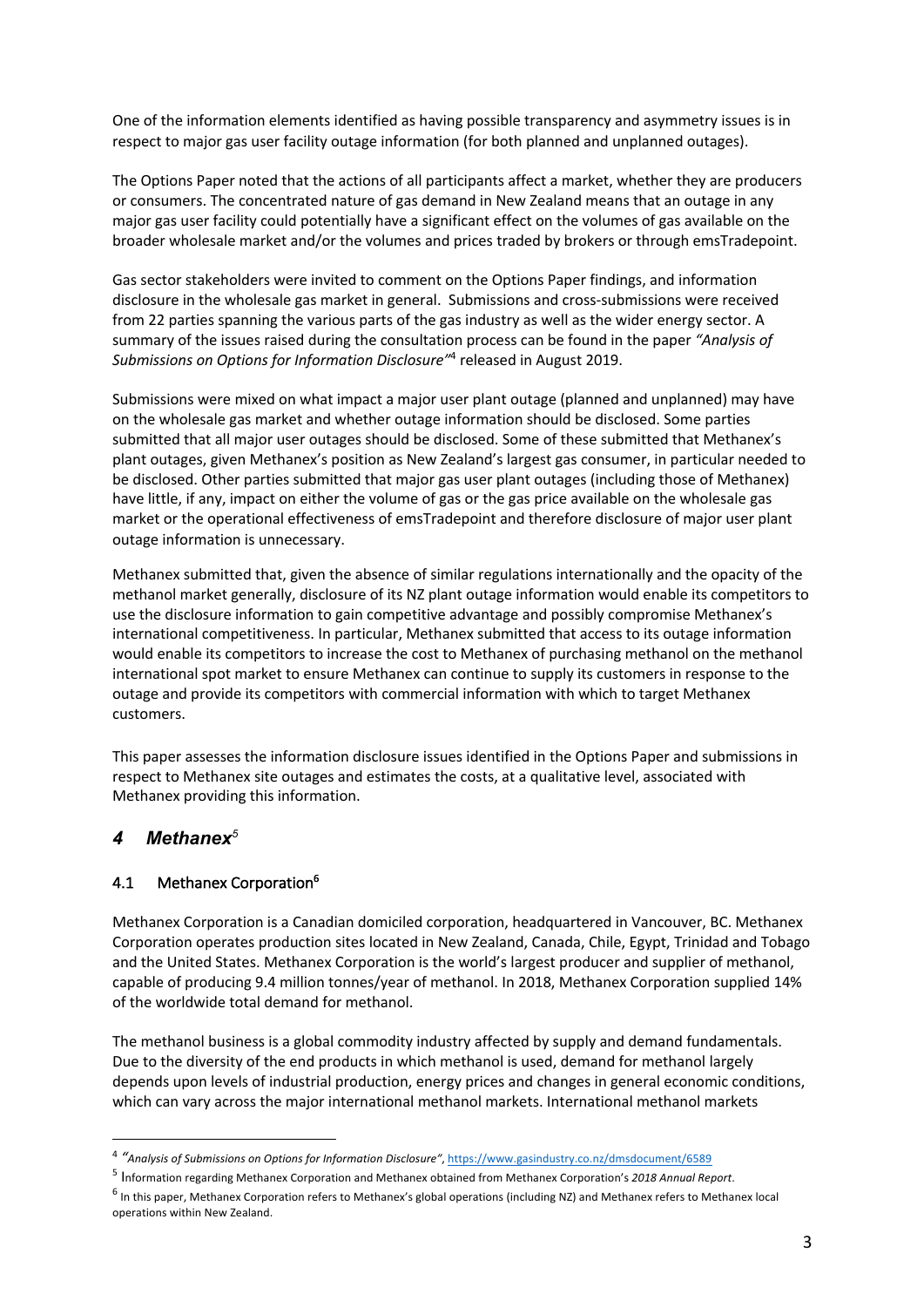operate in much the same as gas markets in New Zealand, with a substantial portion of methanol being sold via bilateral methanol purchase agreements containing various certainty of supply and uplift obligations on each party as well as liability provisions for any contractual breach of these obligations. Methanol trading is also undertaken on a spot market with methanol trade prices being publicly posted.

Natural gas is the primary feedstock for producing methanol and is the most significant component of produced methanol costs. Accordingly, results from operations depend in large part on the availability and security of supply and the price of natural gas. If, for any reason, Methanex Corporation is unable to obtain sufficient natural gas for any of its plants on commercially acceptable terms or if there are interruptions in the supply of contracted natural gas, Methanex Corporation could be forced to curtail production or close such plants, which could have an adverse financial effect on them.

In 2018, Methanex Corporation reported that it had contract purchase rights in place for gas supplies sufficient to meet more than half of its global production needs at that time. It also stated that the gas price in all of its bilateral natural gas purchase agreements is set on the basis of a base gas price plus a variable price component adjusted by a formula related to methanol prices above a certain level. Methanex Corporation states that the methanol linked variable price component is a critical component of its contracts as it reduces methanol commodity price risk exposure and enables Methanex Corporation facilities to be competitive throughout the methanol price cycle.

In addition to supplying methanol produced from its own sites, Methanex Corporation also purchases methanol produced by other methanol producers under both methanol offtake contracts and on the spot market to provide flexibility in managing their supply chain and to ensure they continue to meet their customer needs (for example, during an unplanned plant outage). The cost of the purchased methanol is directly related to the market price of methanol at the time of purchase.

Methanex Corporation's production and sales operations are supported by an extensive global supply chain of terminals, storage facilities and the world's largest dedicated fleet of methanol ocean going vessels.

#### *4.2* Methanex

Methanex has three methanol producing trains located at two sites (Motonui and Waitara Valley) in Taranaki, New Zealand. The three trains are capable of producing a total of up to 2.4 million tonnes of methanol per year (depending on natural gas composition), making New Zealand Methanex Corporation's largest methanol production operation globally.

In 2018, Methanex produced 1.6 million tonnes of methanol<sup>7</sup> (i.e., 22% of Methanex Corporation's total methanol production and 3% of the world's total methanol supply). Methanex is projected to produce ca. 1.8 million tonnes of methanol in 2019. This is a material operation, by both New Zealand and global standards.

The Motunui facility is comprised of two trains, with each train operating at full capacity capable of using up to ~34 PJ/year (~93 TJ/day) of gas. The Waitara Valley facility is a single train that operating at full capacity is capable of using up to ~20 PJ/year (~55 TJ/day) of gas. Methanex Corporation states in its annual report that its plant operate at around 95% efficiency in general, meaning that operating all three trains fulltime could see Methanex capable of consuming ca. 83 PJ of gas each year (i.e., ~40% of New Zealand's total annual gas demand). As such, Methanex is, by far, the single largest consumer of gas in New Zealand.

Methanex's facilities are ideally situated to supply the growing Asia Pacific market and 95% of the methanol produced by Methanex is exported to customers in Asia. Given this export focus, Methanex's gas demand is driven by the competitiveness of its New Zealand production costs relative to other

 $^7$  Planned turnarounds and maintenance activities at both the Motunui and Waitara Valley sites and gas supply constraints due to planned and unplanned gas field and pipeline outages negatively impacted production in 2018.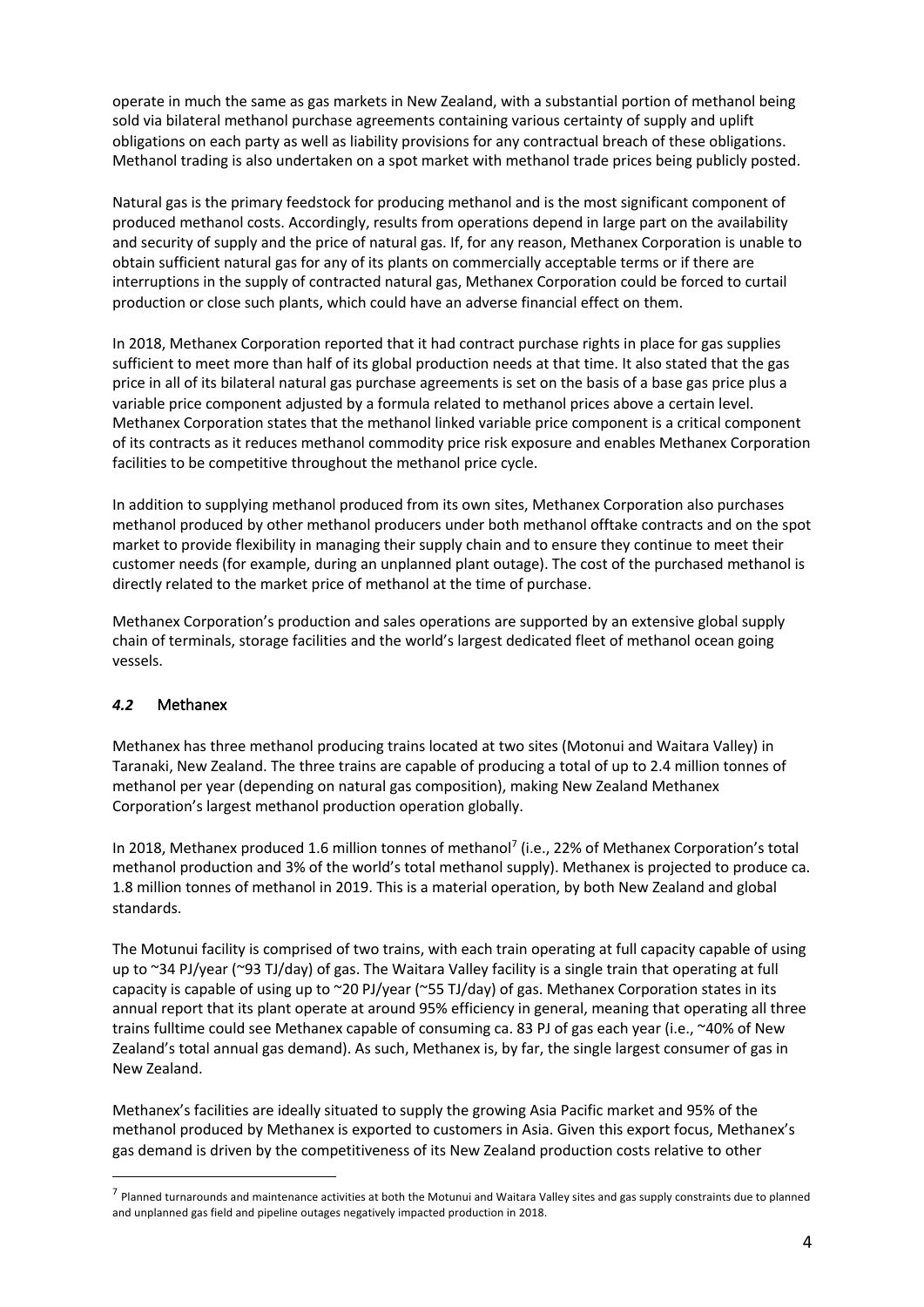international methanol sources. Methanol cost competitiveness is driven principally by the availability and cost of gas supplies (along with methanol's international transportation costs).

In July 2018, Methanex announced that it had agreed a bilateral gas supply contract sufficient to supply "more than half" of its New Zealand operations through to 2029. There is little detail provided about the agreement. However, industry sources have indicated that the contract covers two of the three trains, with some of the supply quantity contingent on producer future successful field development. This contract combines with a ten-year contract agreed in 2012 between Todd Energy and Methanex. The combination implies that Methanex has sufficient gas to enable production at full capacity at both of its sites out to the expiry of the Todd contract in 2022. Methanex continues to pursue opportunities to contract additional natural gas to supply its plants in New Zealand beyond those dates. The key question is whether it can contract enough gas at a price that allows its production of methanol in New Zealand to remain competitive.

In addition to its bilateral gas supply contracts, Methanex also has agreements in place with First Gas to pay for transportation capacity on the First Gas transmission system to enable its contracted natural gas to be transported from the supplier's gas production facility to the Methanex sites.

## *5 Methanex Plant Outage Information Disclosure*

#### 5.1 Description

One of the information elements identified as having possible transparency and asymmetry issues is in respect to major gas user facility outage information (for both planned and unplanned outages).

The Options Paper noted that the actions of all participants affect a market, whether they are producers or consumers. The concentrated nature of gas demand in New Zealand means that an outage in any major gas user facility could potentially have a significant effect on the volumes of gas available on the broader wholesale market and/or the volumes and prices traded by brokers or through emsTradepoint. This may be particularly relevant in respect to Methanex plant outages, given Methanex's position of New Zealand's single largest gas user.

In respect to major gas user outage disclosure information, it is noted that electricity generation companies already disclose gas-fired generation outages as part of the disclosure regime in the electricity sector. The Electricity Industry Participation Code (2010) requires parties to disclose, in a timely manner, any information that they hold that they expect would have a material impact on prices in the electricity wholesale market if it was made publicly available. The question then is whether other major gas users should also be subject to a disclosure regime to avoid information asymmetry in the gas wholesale market.

It is important to note that the implications of major gas user outages on the gas wholesale market are different to production outages. A production outage leads to a reduction in overall gas supply (unless production from another field is increased to compensate), which may result in some consumers having to reduce demand. A major user may reduce production (e.g. by bringing forward a planned outage) in response to a production outage, helping to mitigate the impact of the production outage. Nonetheless, a production outage creates potential gas security of supply issues and wholesale prices may increase in response. In contrast, a major gas user outage does not create gas security of supply issues. In this situation, gas producers may lower production to meet the reduced demand – or the gas producer could elect to make short-term additional gas available to the market at lower prices. Given these differing security of supply outcomes, the risk profile associated with limited major gas user information is much less significant in respect to the wholesale gas market than it is to production outage information.

It is also important to point out that the information that is being considered for disclosure is plant outage information only. It is not proposed that major users disclose short-term (daily, weekly or monthly) production decisions – and the associated implications for gas demand. Yet these decisions may potentially have an effect on the market that is as large as an outage event. For example, Methanex's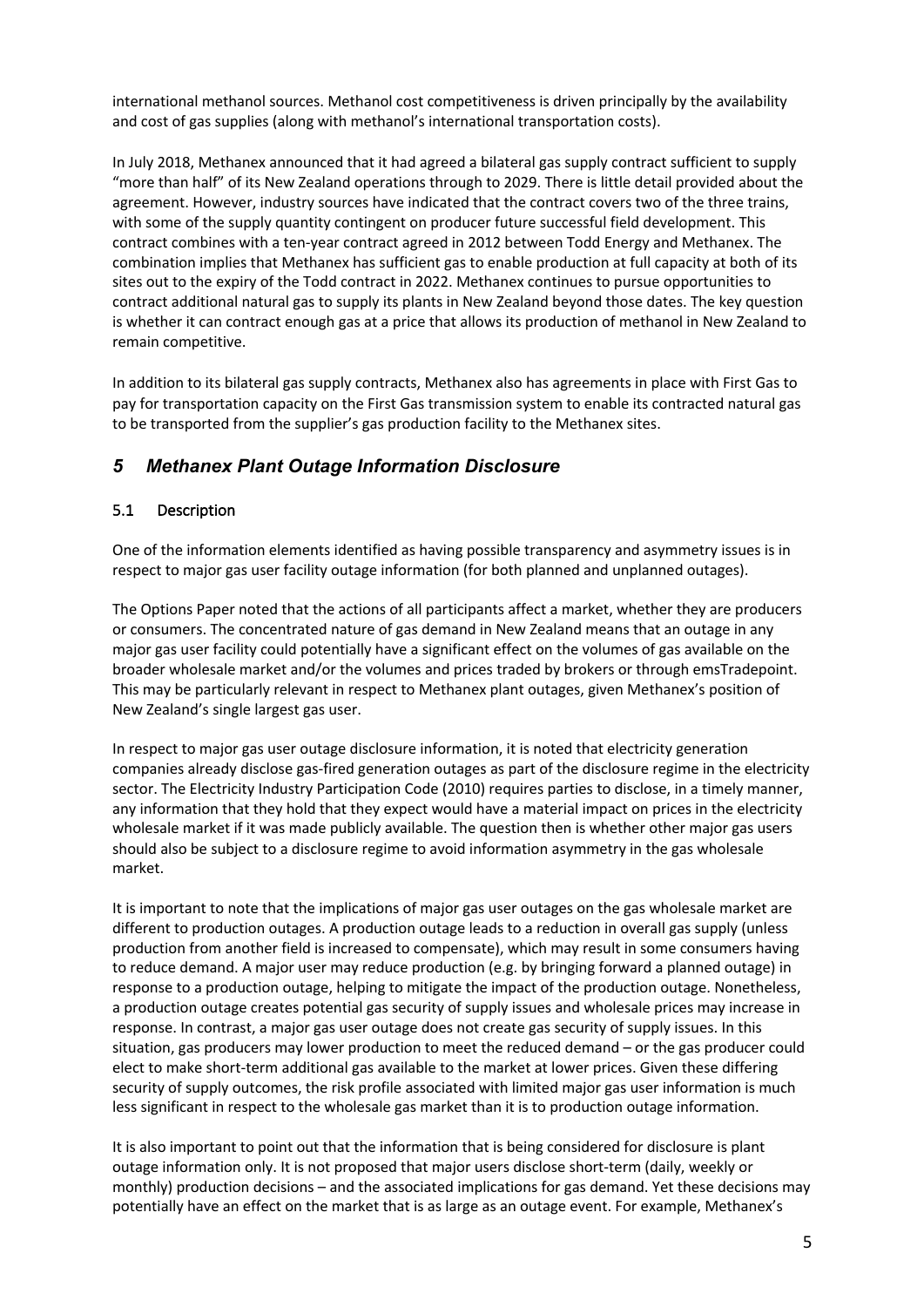three production trains each have an operating flexibility of roughly  $1/3^{rd}$  of the train's total operating capacity<sup>8</sup> (below which the train must be brought completely offline). This production flexibility gives Methanex the capability of adjusting its daily gas demand by up to ~80 TJ/day based solely in response to current methanol demand/prices on the international methanol market. Information in respect to this "production decision" to vary Methanex's daily gas demand would not be captured under an outage disclosure regime. As another example, Enerlytica noted in its *NZ Energy Weekly* of 20 July 2019 that the recently signed OMV/Contact gas supply arrangements appeared to have resulted in Methanex having access to less gas, with gas demand for methanol production reducing by around 40-50 TJ/day. Enerlytica also anticipated that Genesis would reduce gas-fired generation production at Huntly Power Station in response to the announced Kupe plant shutdown scheduled for November 2019. These examples demonstrate that there are factors that may significantly impact major gas user demand that an outage disclosure regime is unlikely to capture.

The majority of submissions in respect to major user plant outage (planned and unplanned) information disclosure centred on Methanex plant outage information. However, submissions were mixed. Some parties submitted that, given Methanex is the largest gas consumer in New Zealand, the lack of information on its plant outages may affect the efficient and effective operation of the emsTradepoint market and the gas wholesale market more broadly. Others submitted that Methanex plant outages (planned or unplanned) have little, if any, material impact on the availability of additional wholesale gas, or on the wholesale gas price, and therefore disclosure of Methanex plant outage information is likely of little real benefit to the operation of the wholesale gas market.

The next section of this paper examines whether a Methanex plant outage (planned or unplanned) is likely to result in additional gas becoming available to wholesale gas market or likely to materially affect gas prices available on the wholesale gas trading market.

#### 5.2 The Effect of a Methanex Plant Outage on Volumes and Prices available on the Wholesale Gas Market

As discussed above, Methanex is New Zealand's single largest gas consumer, with a total gas demand capable of reaching upwards of some 230 TJ/day (all three trains operating at full capacity). This would be an extremely large volume of gas if it were to become suddenly available to the wholesale gas market (roughly eight times the 28.2 – 32.2 TJ/day average forward trading volume seen in November 2019 on emsTradepoint). The amount of gas that could be released by Methanex even by an outage affecting only a single methanol train could be expected have a significant material impact on the wholesale gas market. One thing it is important to remember is that, unlike other major gas users that use gas mainly for heat generation (and therefore may have other options available (diesel, biomass, etc.) to achieve this), Methanex requires gas in its production process to make methanol. As such, given the limited gas supplies available in New Zealand, Methanex is extremely reluctant to release any of its gas entitlements, let alone significant volumes of its entitlements.

As this paper (and history) will show, while the amount of gas that Methanex's plants consume could potentially affect the wholesale gas market if it were to be suddenly released onto the market, Methanex is unlikely to ever be forced to release any such significant volumes of its gas entitlement onto the wholesale market.

According to Methanex Corporation's 2018 Annual Report, all of its current New Zealand gas supply is purchased under bilateral gas supply agreements ("GSA") with various gas suppliers. As the following discussion will show, two key contractual provisions, commonly contained within industrial GSAs, mean that Methanex is unlikely to be forced into releasing any of its gas entitlements as a result of any of its plant outages – planned or unplanned.

First, almost all contract types (including GSAs) in New Zealand (and every other jurisdiction) include a *Force Majeure* provision. This provision is designed to protect each contract party against an unforeseen

<sup>8</sup> Methanex's three production trains operating at full capacity use upwards of ca. **230 TJ/day** of gas in total.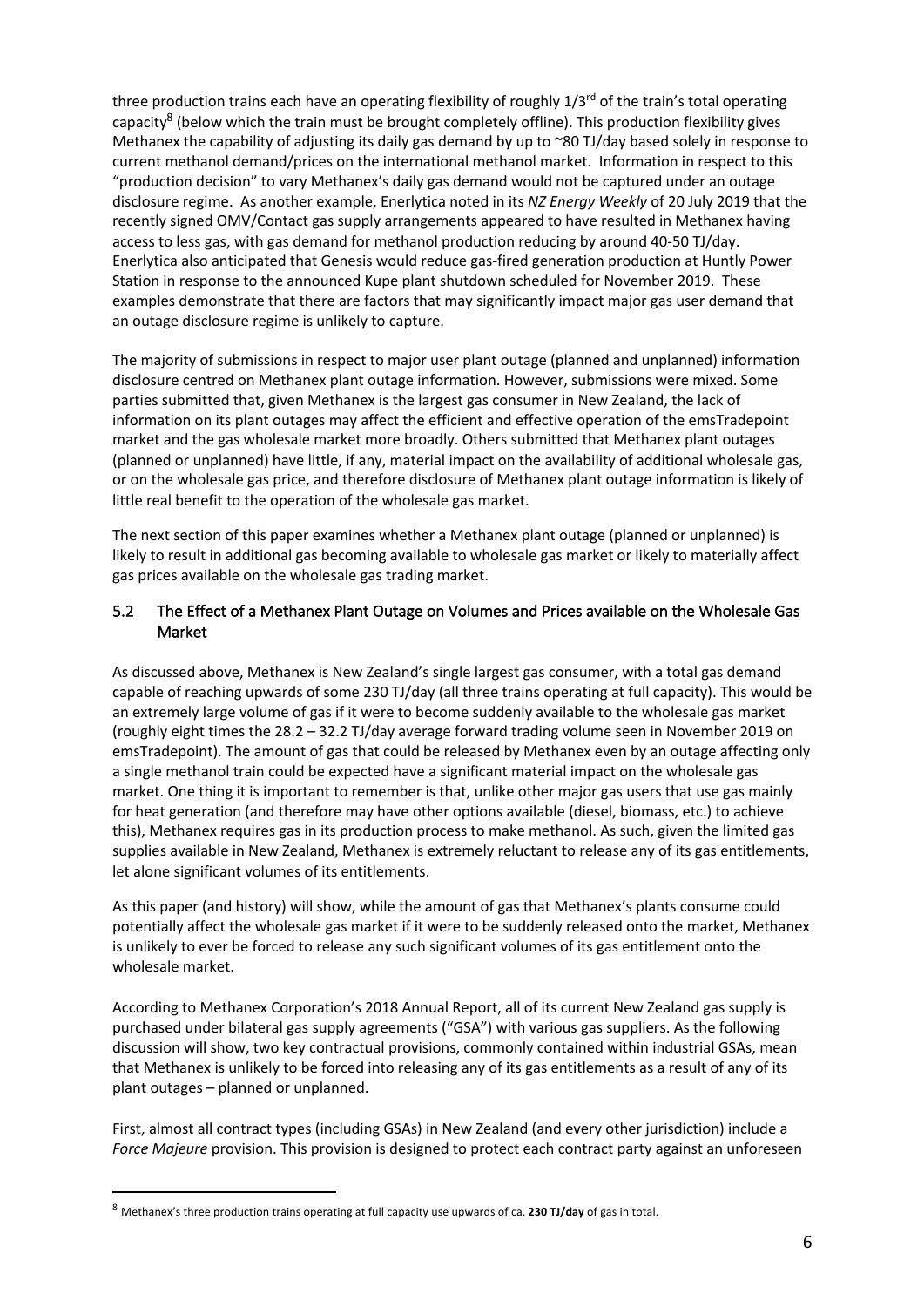event unintentionally causing a party to breach its contractual obligations to the other party. The usual protection provided by a *Force Majeure* provision is a suspension of the *Force Majeure* party's contractual obligation for the duration of the *Force Majeure* event. In the case of Methanex, an unplanned plant outage9 is almost always considered to be a *Force Majeure* event and the contractual *Force Majeure* protection is to release Methanex of its obligation to take delivery of gas at the plant undergoing the unplanned outage. Under the *Force Majeure* protection provisions of its bi-lateral GSAs, Methanex is therefore unlikely to ever be forced to release any of its contracted gas entitlement into the wholesale gas market as a result of an unplanned plant outage.

GSAs entered into with industrial companies, such as Methanex, normally include allowance periods for routine maintenance (i.e., planned) outages. This allowance provides the gas purchaser with the right to suspend its gas uplift obligations during the allowed maintenance period. (Note GSAs also provide similar planned maintenance allowances to the gas seller/supplier to enable them to suspend gas supply during allowed periods of production facility maintenance.) Planned outage allowance periods are negotiated between the parties so vary between specific bi-lateral agreements. It is the writer's experience that GSAs typically include an annual 'routine maintenance' outage allowance period of 5 - 10 days per year plus an additional 'major turnaround' outage allowance period of ca. 4 - 6 weeks but only once every ca. 5 years (duration and timeframes vary depending on the plant type, usage, etc. of the purchaser). During either an annual routine maintenance outage or a major plant turnaround outage (as incurred by Methanex in 2018), Methanex would not be obliged to uplift - nor would it lose - any of its contracted gas entitlements. Under the planned maintenance outage provisions of its bi-lateral GSAs, Methanex is therefore unlikely to ever be forced to release into the wholesale gas market any of the volumes of gas that it foregoes uplifting during the planned outage.

Lastly, Methanex's GSAs are for the purchase of a fixed minimum quantity of natural gas (usually with additional volume available subject to future field development) with various gas suppliers and each GSA includes *"take-or-pay"* obligations. *"Take-or-pay"* means that Methanex is obliged to pay for certain agreed upon quantity of the gas to be supplied to Methanex over a specific contract period (e.g., weekly, monthly, annually, etc.) *regardless of whether Methanex actually takes delivery of the gas* during the period. <sup>10</sup> Take-or-pay commitments are common in most New Zealand bilateral GSAs. Fixed minimum quantity contracts normally provide the gas purchaser with a degree of daily uplift flexibility to organise delivery of the full fixed gas volume over a contractually agreed timeframe. In the case of Methanex, this uplift flexibility is to allow Methanex to be able to match its daily gas demand to the day-to-day methanol production its needs from its New Zealand trains<sup>11</sup> to meet the needs of its customers.

However, say that for some reason there is a reduced need for methanol production over a period which results in Methanex's gas demand falling below its contractually prescribed take-or-pay gas uplift volume. In this case, Methanex could elect to release the residual volume of take-or-pay gas that it is contractually bound to pay for, but does not expect to use in producing methanol at that time, to the emsTradepoint market as a way to mitigate the cost to Methanex of that residual volume of take-or-pay gas. As will be discussed in more detail in the next section, it appears that Methanex has made small amounts of gas available on emsTradepoint on a few separate occasions during 2018 and 2019 (nil gas in 2017). These sales almost all appear to have been in response to daily production decisions – not as a result of the Methanex plant outages that occurred during the same period. As stated earlier in this paper, it is not proposed that major gas users disclose short-term (daily, weekly or monthly) production decisions – and the associated implications for gas demand. Yet these decisions may potentially have an effect on the market that is as large as any outage event – and certainly likely to occur more frequently.

Lastly, in the very unlikely event that Methanex is unable to utilise one of its contractual protections during a plant outage (planned or unplanned), or does not elect to place residual take-or-pay gas on the emsTradepoint market, Methanex could seek to place the gas into storage for subsequent uplift for

<sup>9</sup> A *planned* outage is not *unforeseen* and therefore cannot, by definition, be a *Force Majeure* event.

 $10$  Take-or-pay obligations generally apply to a quantity of gas less than the maximum quantity that the purchaser is entitled to purchase.

<sup>&</sup>lt;sup>11</sup> Methanex production trains generally have a daily production 'swing' capability =  $\sim$ 1/3<sup>rd</sup> of the train's full operating capacity, below this level the train is brought fully offline.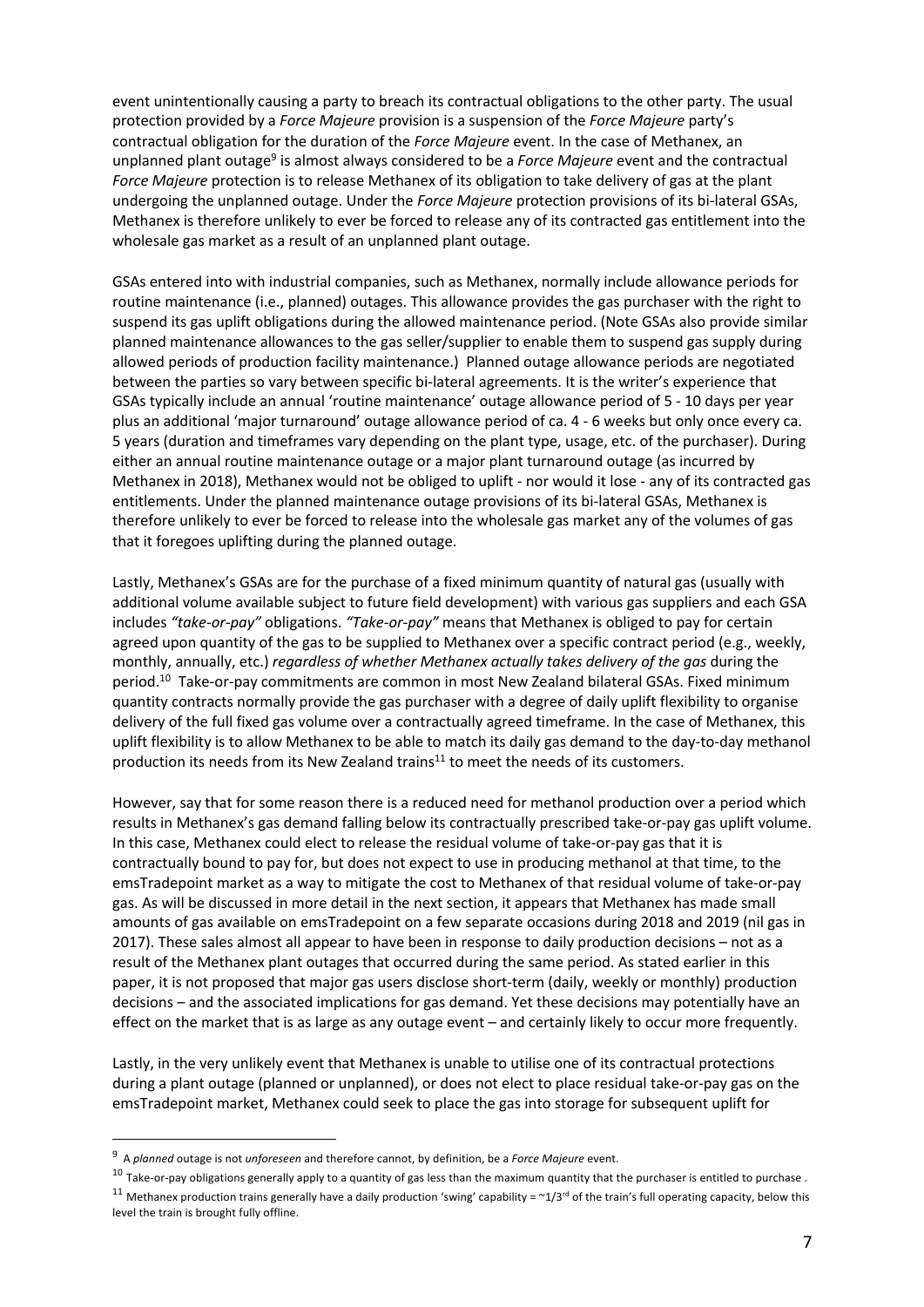future methanol production rather that release the gas into the wholesale gas market. The simplest option would be for Methanex to contract with the gas producer to simply reduce the production level for a period, and 'store' the gas in its original reservoir for Methanex's future uplift. Alternatively, Methanex might utilise the Ahuroa Gas Storage Facility.

#### *Methanex and the emsTradepoint market*

Analysis shows that the relationship between Methanex's consumption and emsTradepoint volumes traded and gas price is insignificant during periods of normal plant operation. However, during periods of **supply strain** it appears, on first look, that Methanex's consumption and traded volumes are related. It is particularly obvious during the first two highlighted unplanned outages (highlighted in purple) that when Methanex was down, traded volumes increased (albeit not proportionality). However, deeper analysis of wholesale gas sales information shows that Methanex sold **nil** gas on the emsTradepoint market throughout all of 2017. As such, as Methanex was not the source of the additional gas traded on the emsTradepoint market, it is assumed that the additional gas volumes most likely came from a producer release. Further analysis shows that over the past two years Methanex has sold gas on the emsTradepoint market on only a small number of occasions and that almost all of these sales were of a very small volume of gas sold for a single day. Importantly, neither Methanex's 2018 planned outage (highlighted in green) or the 2019 unplanned outage (highlighted in purple), both of which occurred in conjunction with Pohokura gas field outages, resulted in material additional volumes of gas becoming available on the emsTradepoint market.



Analysis of gas price response to the various plant outages that shows that while there was a notable material gas price response to the Pohokura supplier outages there was no material gas price response to Methanex's planned or unplanned plant outages. On average, Huntly Power Station has the largest influence on emsTradepoint prices and the Ahuroa Gas Storage Facility has the largest influence on emsTradepoint volumes.

#### 5.3 The Potential Impact of a Plant Outage Disclosure Information Regime on Methanex **Commerciality**

In submissions, Methanex was the only party that identified that there may be a material impact on Methanex commerciality from outage disclosure (although several upstream parties recognised the potential costs on Methanex from this disclosure). Methanex submits: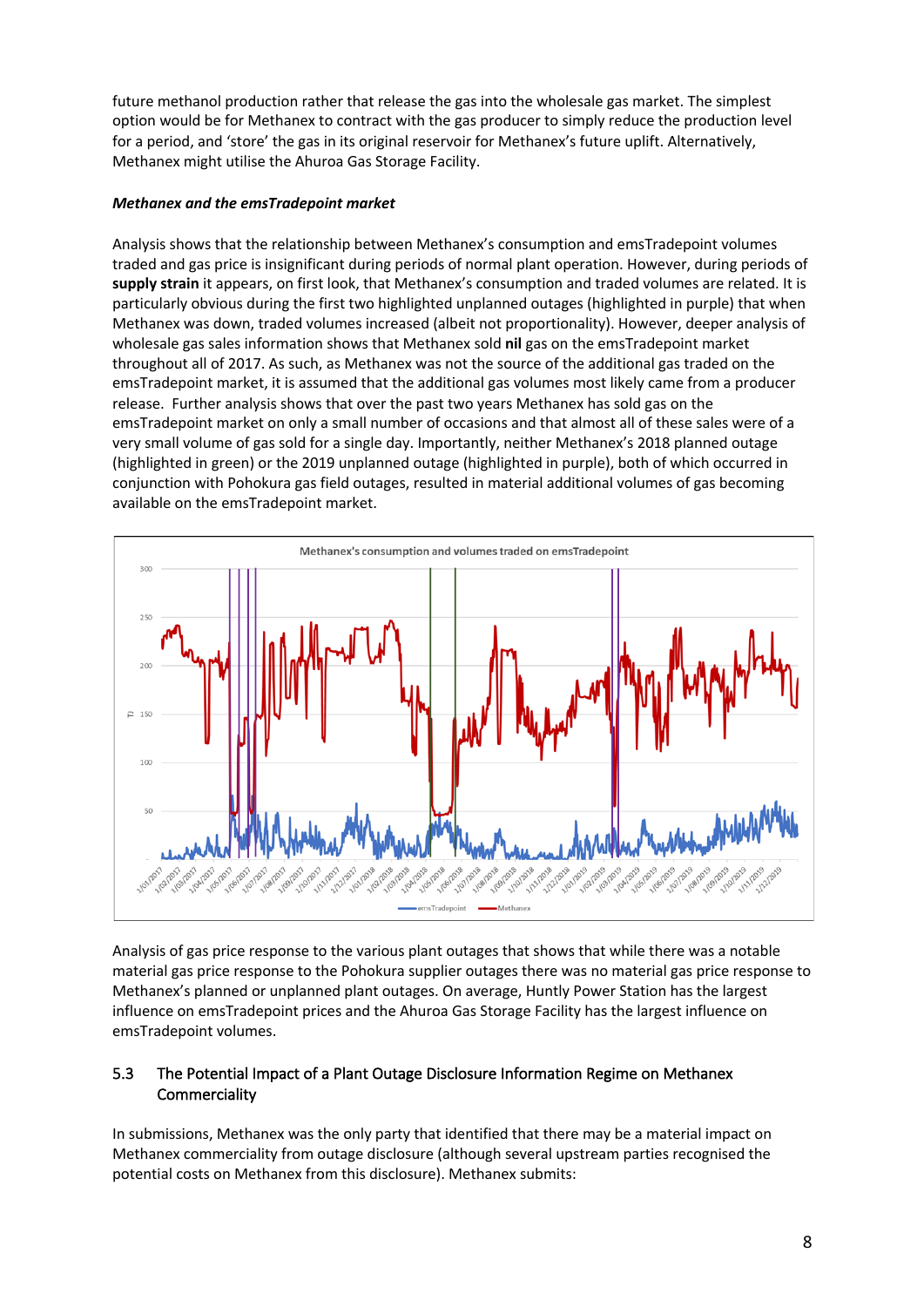*"It has long been Methanex Corporation's global policy to not publicly disclose plant outage information as this is deemed to be commercially sensitive and could have a material impact on sector wide demand and supply, with a flow on effect to share and product pricing. This is evidenced by our quarterly public conference calls where our CEO is regularly required to decline answering questions on plant outages."*

*"Methanex is concerned about making public disclosure of forward-looking information; specifically, where the information is individually identifiable and relates to plant outages or contract details. Methanex would face adverse consequences if such information were to be widely disclosed, given the prospect that its competitors in global methanol markets would be able to use that information to gain a competitive advantage where they are not required to disclose such information themselves."*

The largest cost to Methanex Corporation from disclosing plant outage information appears to relate to the potential impact that disclosure could have on the posted price of methanol on the international methanol market, and in turn, the cost to Methanex to source spot methanol to continue supplying its customers during the outage. Some submissions question why such a price increase may be likely.

The methanol business is a global commodity industry affected by supply and demand fundamentals. Demand for methanol largely depends upon levels of industrial production, energy prices and changes in general economic conditions, which can vary across the major international methanol markets. Given that in 2018 Methanex's New Zealand operation produced ca. 22% of Methanex's total methanol production (and 3% of total global demand), the impact of a New Zealand plant outage on global methanol supply is significant – even more so on the available methanol supply to the Asia market, given 95% of Methanex's New Zealand methanol production is exported to Asia. As seen during the 2018 Pohokura outage (and whenever there is an unplanned thermal electricity plant outage), the commodity market's usual response to an unplanned outage is a sudden, often substantial, increase in commodity market price. The same response is likely to a Methanex plant outage (planned and unplanned) on the international methanol market. Given the price (and demand) volatility on the international methanol market, the nature and actual impact of the expected methanol price increase on Methanex is only able to be determined precisely at the time of the plant outage.

As at 23 January 20, the posted price for methanol delivered into the Asia Pacific region is USD 335 per metric tonne. An 1% increase in the posted methanol price resulting from disclosure of plant outage information would cost Methanex Corporation upwards of an additional *USD 22,400 per each outage day* to ensure that it is able to continue supplying its customers the ~6.7 thousand tonnes of methanol its New Zealand plants are capable of producing each day, but unable to deliver as a result of the outage<sup>12</sup>. Under this scenario, each 1% increase in methanol price (as a result of Methanex having to disclose a 30 day planned plant turnaround) would see Methanex Corporation incur an additional cost upwards of some USD 672,000 to ensure Methanex Corporation is able to continue supplying methanol to its customers during the planned outage.

However, it must be noted that, depending on when disclosure of a *planned* outage is required, Methanex Corporation may be able to mitigate some of the impact of a potential methanol price increase by securing sufficient additional methanol supply in the period following its internal approval of the planned shutdown and before any disclosure is required to be made. Methanex Corporation may be able to increase methanol production from one of its other international plants to cover the NZ production shortfall, albeit this will likely incur greater shipping cost to supply its Asia Pacific customers. Methanex also would be able to contract to purchase methanol from one of its competitors in the Asia Pacific region well in advance of the planned outage, or lastly on the international methanol spot market at the time of the outage. It is the risk to the pricing for these competitor sources that is most likely to have a negative commercial impact on Methanex Corporation as a result of having to make an information disclosure too early. There could also be potential repercussions from an early disclosure that would need to be accommodated. For example, if there was a change to the planned outage scheduling, say

 $12$  ~\$8,700/dav for per each Motunui train and ~\$5,000/day for Waitara Valley.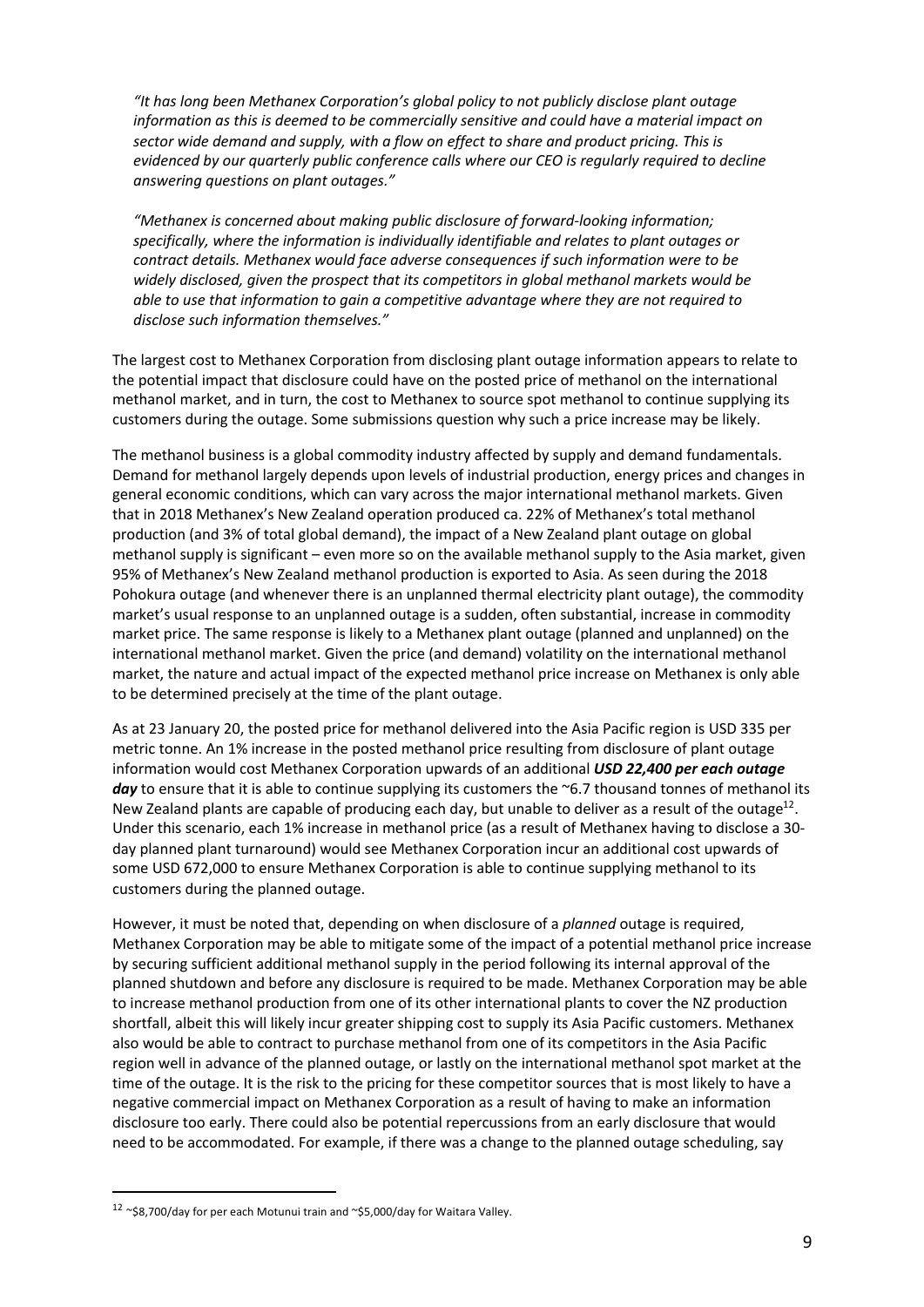due to the late delivery of needed equipment, parts, etc. A disclosure regime would need to ensure it did not inhibit Methanex's flexibility in being able to manage the process.

The writer submits that disclosure of planned outage information is unlikely to be of much benefit to the wholesale gas market but is likely to have a negative commercial impact on Methanex Corporation. Nevertheless, should GIC determine to implement a disclosure regime irrespective, in order to minimise the potential negative impact of any such information disclosure, disclosure of planned outage information should be required to be made at the time the planned outage actually commences.

Methanex also submits that disclosure of its plant outages (planned and unplanned) may compromise its international competitiveness. Methanex submits that, given the absence of similar regulations internationally and the opacity of the methanol market generally, such outage information disclosure would in itself create an information asymmetry in the international methanol market that would enable its competitors to use Methanex outage information to gain competitive advantages. For example, it is well known in the market that 95% of Methanex's New Zealand production is exported to Asia. As such, disclosure of a New Zealand plant outage would provide Methanex's competitors information that allows them to specifically target Methanex's Asia Pacific based customers.

Lastly, there would be compliance costs and platform costs in disclosing plant outage information. Methanex is already required to notify its gas suppliers and the transmission system operator of any plant outage under the terms of its various bilateral agreements (and CCO for any unplanned outage). As such, the additional administrative cost to disclose plant outage information to the wholesale gas market is likely to be *de minimus* – and certainly much less than the costs likely to be incurred by Methanex in respect to the negative commercial impacts as a result of the information disclosure as is outlined above.

#### 5.4 Methanex Plant Outage Information Transparency and Asymmetry

The following section examines some of the possible implications of Methanex plant outage information disclosure for various parts of the gas industry value chain, as well as other related sectors.

#### *Upstream gas production (including processing)*

Methanex Corporation, in its 2018 annual report, states that all of the gas used in its New Zealand operations is purchased under long-term bilateral gas supply agreements. All gas sales agreements contain nomination of offtake provisions (as well us both supply and uplift obligations and liabilities for breach). These provisions will necessitate the parties keep each other informed as to any planned outages. As planned plant outages are significant events, these will always be scheduled well in advance of the actual outage (often years ahead). It is common for gas producers to seek to coordinate their own production facility turnarounds with those of their major gas purchaser, such that, most often gas production is also reduced during the period of the planned outage.

As discussed in section 5.2 above, all bilateral gas supply agreements include *Force Majeure* provisions. As such, producers selling gas to Methanex are likely to become informed of any Methanex unplanned plant outage almost immediately upon its occurrence through notification by Methanex under the GSA *Force Majeure* provisions.

Given the nomination and *Force Majeure* provisions contained within its GSAs, there is likely little benefit to be gained by producers from Methanex outage information being publicly disclosed, while noting that there will be some information asymmetry among gas producers as non-sellers of gas to Methanex will not be informed of either Methanex's planned or unplanned plant outages.

Importantly, as also discussed previously in this paper, the most likely source of an any additional volumes of gas being sold into the wholesale gas market is if producers decide not to reduce gas production fully to account for the reduction in demand from Methanex. Whether this additional gas becomes available from a portion of Methanex's gas entitlements or from a portion of the producer's remaining uncontracted gas supply depends on the terms of the producer's bilateral contractual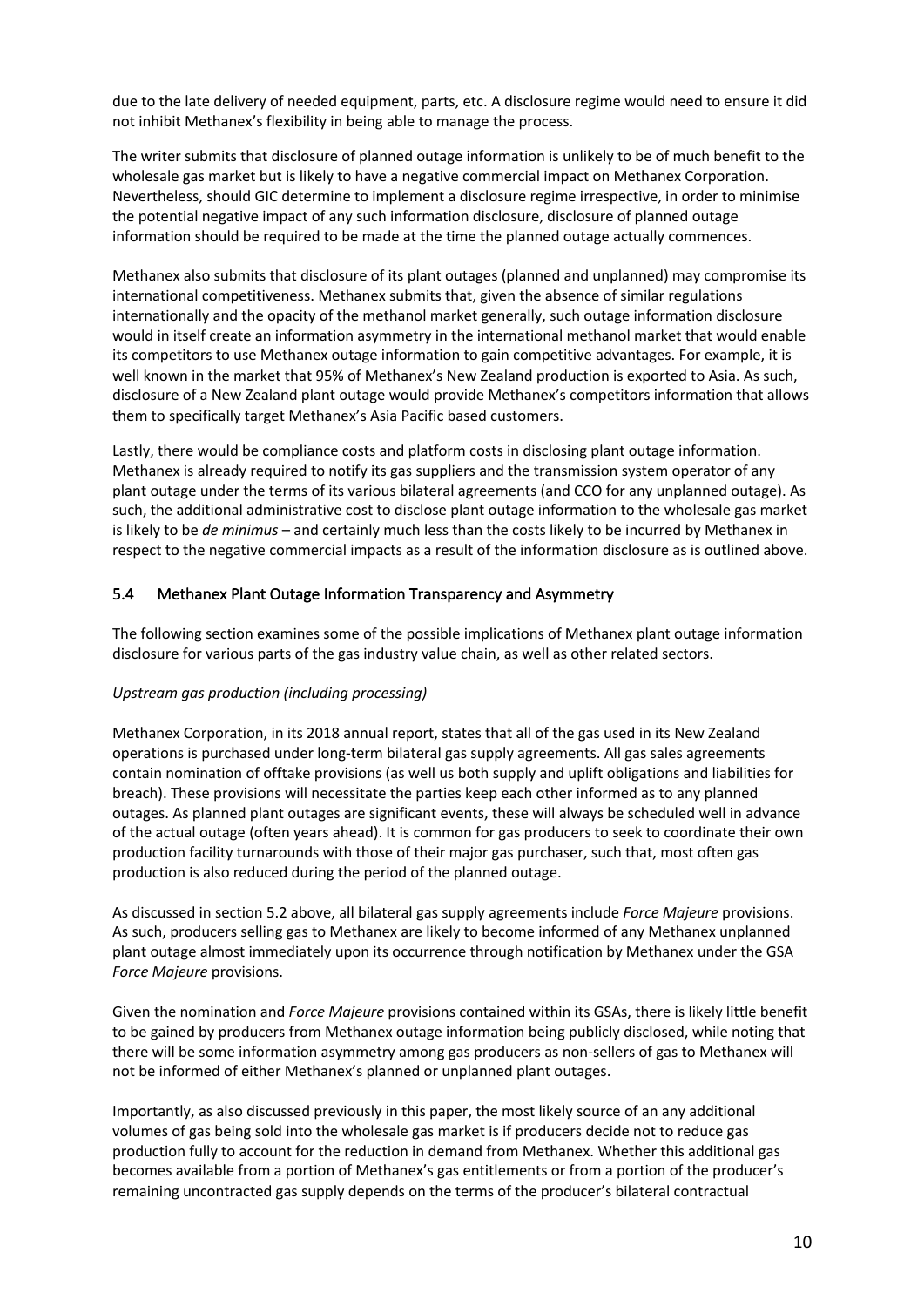arrangements for Methanex's gas supply. It is submitted that, in this event, disclosure of any additional gas volume being made available for supply would be for the producer to make, not Methanex. It is also important to note that, while there could potentially be the opportunity to source some cheaper gas, analysis of emsTradepoint historical volumes traded vs. gas prices shows little correlation in respect to additional volumes becoming available in response to a major gas user plant outage (planned or unplanned). The only times additional volumes and price appears to be correlated is in relation to producer unplanned outages (e.g., Pohokura).

#### *Transmission*

Methanex has agreements in place with First Gas to deliver natural gas to the Methanex plants via the transmission network. Under the GTAC arrangements, downstream participants that connect directly to the transmission network must provide outage (planned and unplanned) information to First Gas under their interconnection agreements. Given these arrangements, there is no obvious benefit to be gained by the gas transmission system operator from Methanex outage information being publicly disclosed.

The Critical Contingency Operator ("CCO") is another party in the transmission part of the sector who can be affected by limited access to major user facility outage information. Under s38A of the Gas Governance (Critical Contingency Management) Regulations 2008, the CCO can ask producers and large consumers for information. However, as a practical matter, the CCO needs to know whether there is an issue in order to request this information. Formalised information disclosure regarding planned outages would likely improve the CCO's processes for managing potential contingency events. The current lack of planned plant outage disclosure means that the CCO has incomplete information about factors affecting the transmission system, potentially hampering its ability to anticipate and manage a critical contingency event.

#### *Downstream (including other major users)*

As discussed in section 5.2 of this paper, a Methanex plant outage is likely to have little or no effect on another downstream party's gas supply. Though, as discussed above, there could potentially be the opportunity to source some cheaper gas if producers decide not to reduce production fully to account for the reduction in demand from Methanex.

#### *Gas wholesale trading market*

emsTradepoint submits that the GPS includes an objective of providing for "Efficient arrangements for the short-term trading of gas" (criterion 15). emsTradepoint considered that:

*…in the absence of meaningful and transparent information disclosure, this objective is not met. Market participants face material barriers as they seek to make informed trading decisions. The consequential loss of efficiency is against the interests of gas consumers and, more broadly, consumers in downstream inter-related markets including electricity.* 

emsTradepoint considered that all major plant outages *"that affect its market" (emphasis added)* should be disclosed. It commented that a lack of information regarding major user outages has a very negative effect on its market, with corrosive effects on investors' trust and confidence. Trading activity is adversely affected as market participants have limited information to make informed trading decisions. However, emsTradepoint did not provide supporting information backing up these points.

As discussed in this paper, given its bilateral gas contract arrangements, a Methanex plant outage is very unlikely to result in a material volume of additional gas being released to the short-term wholesale gas trading market or therefore to impact materially on the wholesale gas trading prices being offered during the plant outage. Therefore, there is likely little benefit to be gained by the emsTradepoint wholesale gas trading market from Methanex outage information (planned or unplanned) being publicly disclosed.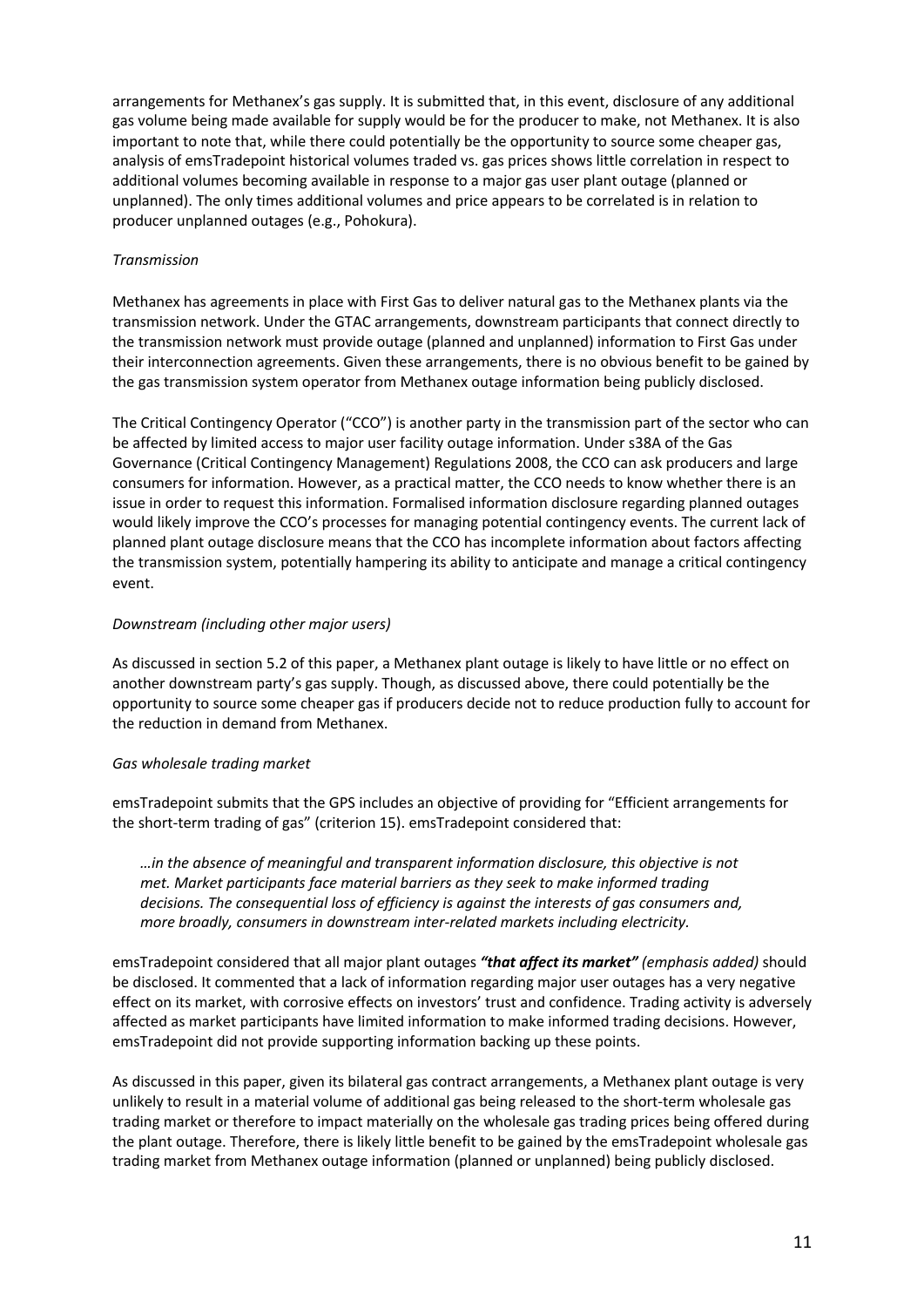Notwithstanding the above, this is not to say that there may be certain circumstances where an outage of a major gas user facility (Methanex or others) could possibly result in a material volume of gas becoming available to the wholesale gas trading market, either from the major gas user directly, or, as noted above, more than likely by the major gas user's gas provider releasing additional gas into the market rather than reducing production fully to account for the reduction in demand from Methanex.

#### *Related energy markets – electricity*

Some electricity sector parties commented that major gas users, Methanex in particular, should be required to disclose outage information (for both planned and unplanned outages) as otherwise there could be possible transparency and asymmetry issues in respect to the wholesale gas trading market.

The primary issues identified by submitters are:

- 1. Thermal electricity generators are required to disclose outages at their facilities to meet obligations under the Electricity Industry Participation Code 2010 while other major gas user (particularly Methanex) plant outage information is not disclosed. This creates information asymmetry in the wholesale gas trading market. (In short, thermal generators are required to disclose outages so 'nonelectricity generator' gas users should also be required to do so.)
- 2. There is a small number of parties that consume most of the gas in New Zealand, with Methanex the single largest gas consumer. By definition, this means that all Methanex operations and outages (planned or unplanned) are significant to the gas wholesale market and disclosure of Methanex plant outages is necessary to keep the market fully informed.
- 3. While an outage at a major gas user's site does not cause gas supply issues like an outage at a production site, significant changes in demand by one of these parties is likely to have a large impact on the supply and price of gas on the wholesale market. At the very least, this can influence the electricity wholesale market in the form of different bidding or trading strategies.
- 4. Disclosure of a major user outage can signal availability of gas and potential price implications to both thermal electricity generators and other electricity market participants that need to manage risks associated with thermal generation. Electricity market risks increase when there is a shortage of other fuels, primarily water for hydro generation. In these situations, any information that can help participants form opinions about gas availability and price will be of huge value and help electricity market participants manage and hedge against risks.

Many of these points relate primarily to the impact that an absence of major gas user plant outage information may have on generators' (particularly non-thermal generators) electricity wholesale market activities and positions (including the formulation of electricity bidding and trading strategies). They are less concerned with the effect on wholesale gas trading efficiency. The comments are primarily from non-thermal generators concerned that if a major gas user (and Methanex, in particular, given its size) dumped gas on the wholesale market it might encourage parties with gas-fired generation assets to buy cheap gas, thereby impacting electricity prices, etc. They are also concerned that this activity may adversely affect their market-making activities.

As discussed in other sections, a Methanex outage (planned or unplanned) does not necessarily result in more gas being available on the short-term wholesale gas market. Producers may elect to make some additional gas available during this period, but this very much depends on the prevailing wholesale market conditions at the time. As the graph in section 5.2 shows, the volume of additional gas that may be traded (if any is offered to the market at all) is not particularly large in terms of overall emsTradepoint activity and may not be readily distinguishable with other periods where 'above average' quantities of gas are traded on the market. This implies that there is limited information content associated with Methanex outages that would assist electricity companies in trading on the electricity wholesale market. Indeed, given the lack of direct relationship between a Methanex plant outage and market activity, disclosure of this information could potentially be misinterpreted by parties (particularly electricity companies that have limited understanding of the gas sector).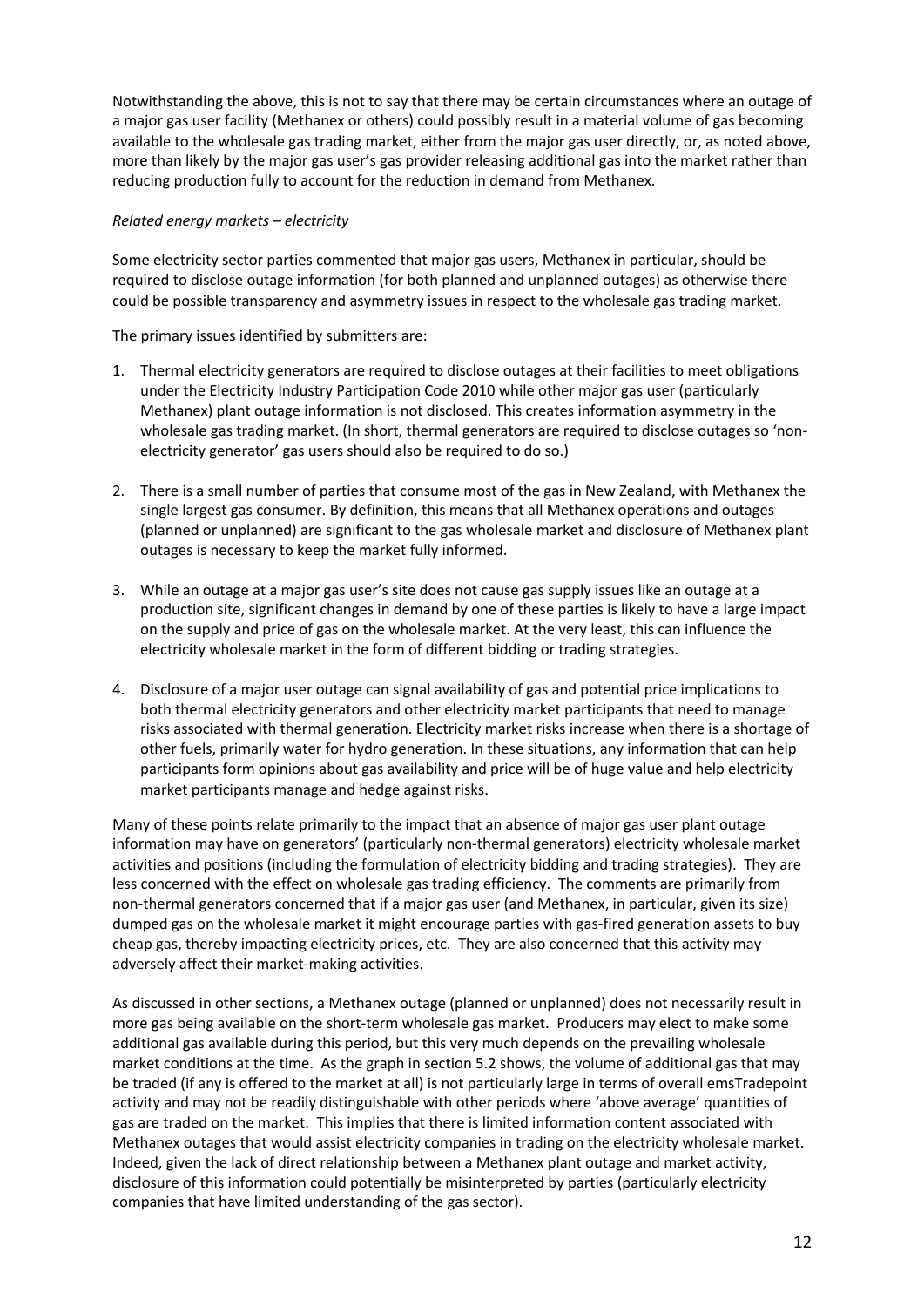## *6 Conclusions*

The major issue identified by submitters is a concern that a sudden, unforeseen, release of a material volume of gas on the wholesale market may cause a major impact on not only the volume of gas available on the market but also to the wholesale gas price, which in turn, may have a knock-on effect on other competitive markets, principally the electricity trading market. However, as discussed in this paper, it is unlikely that a major gas user plant outage would be the cause of a material volume of additional gas being made available on the market or that the source of any material volume of additional gas released onto the market during a major user plant outage is likely to be the major gas user (and certainly not Methanex) – although it is not impossible that a major user could release a material amount of gas at some time. Rather, it is much more likely that any additional gas volumes would come from a gas producer deciding not to fully reduce production volumes in response to the user plant outage. Moreover, as this paper also shows, additional volumes of gas coming into the market from major gas users are much more likely to be the result of day-to-day production decisions, rather than a major user's plant outage.

From the assessments discussed in this paper, the following conclusions are made:

- *1) To date, a Methanex plant outage (planned or unplanned) has not resulted in:*
	- *a) a material amount of additional gas becoming available on the wholesale gas market;*
	- *b) a material change in the gas price on the wholesale gas trading market; or*
	- *c) a material impact on the efficient and effective operation of the emsTradepoint gas market;*
- *2) Disclosure of plant outage information (planned or unplanned) may have a negative commercial impact on Methanex Corporation, particularly in respect to:* 
	- *a) potentially increasing the cost to Methanex Corporation to purchase methanol on the international methanol market in order to continue supplying its customers during the outage;*
	- *b) creating asymmetrical information on the international methanol market to the detriment of Methanex Corporation's international competitiveness given the opaqueness of the methanol market globally;*

*although, Methanex Corporation may be able to mitigate many of the potential negative commercial impacts in respect to a planned plant outage disclosure provided sufficient allowance is provided in respect to when the outage information must be disclosed;*

- *3) Methanex has made small volumes of gas available on the emsTradepoint market on a small number of occasions in 2018 and 2019 (but nil gas in 2017). Analysis indicates that the majority of sales occurred during periods when Methanex plants were operating under normal production conditions, not during periods of plant outages. Information for production decisions is not being considered for disclosure;*
- *4) Gas producers appear to have made small additional gas volumes available on the emsTradepoint market in response to the Methanex unplanned plant outage in 2017. However, to date, any additional gas made available on the emsTradepoint market during a major gas user plant outage (Methanex or others) has had little corresponding impact on the wholesale gas prices offered. A more significant impact on emsTradepoint wholesale gas market volumes and prices has been seen as a result of gas production plant outages (particularly the Pohokura gas field outages); and*
- *5) There is no evidence that disclosure of Methanex NZ plant outage (planned or unplanned) information will address any information asymmetry concerns in respect to the gas wholesale market operation.*